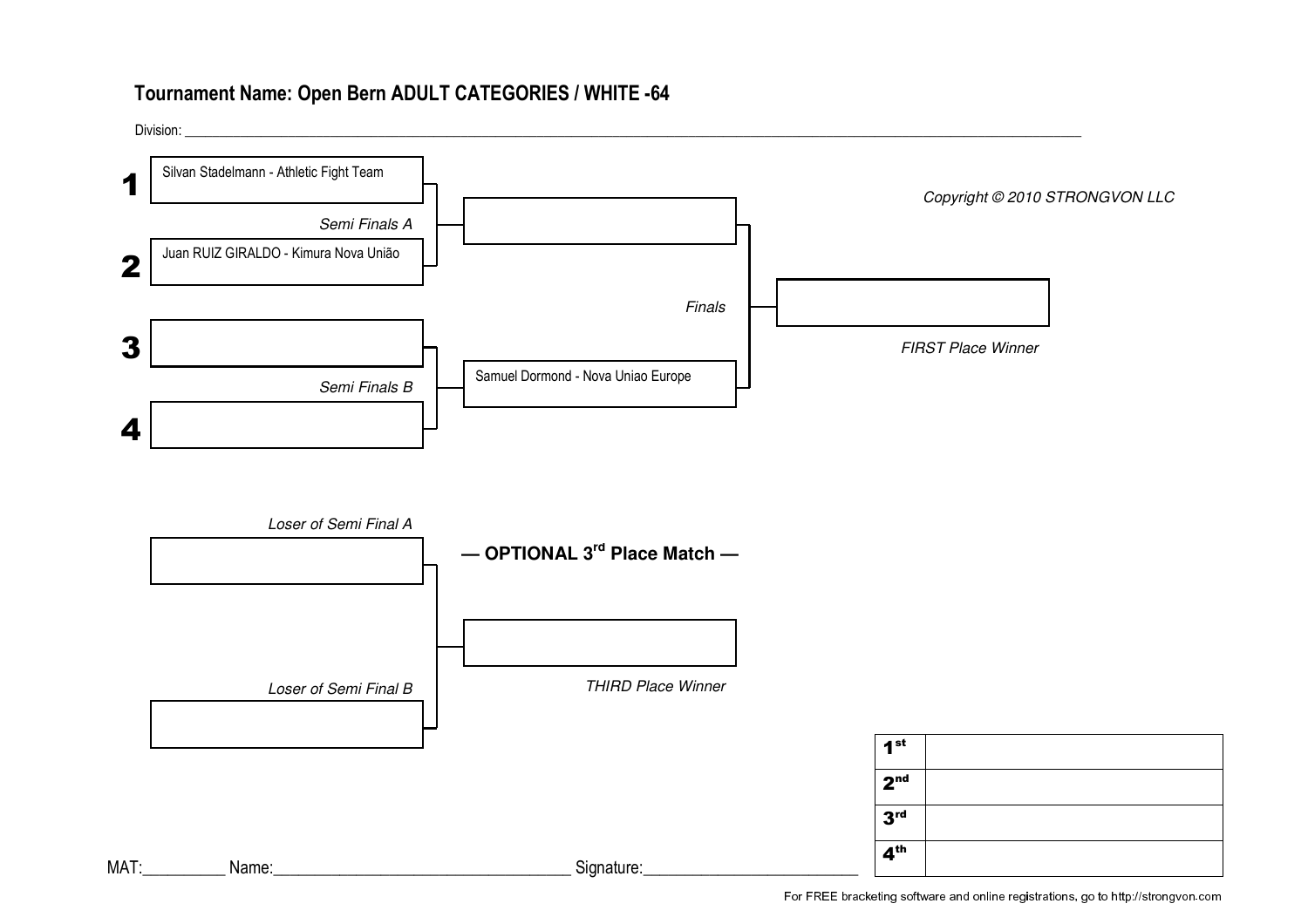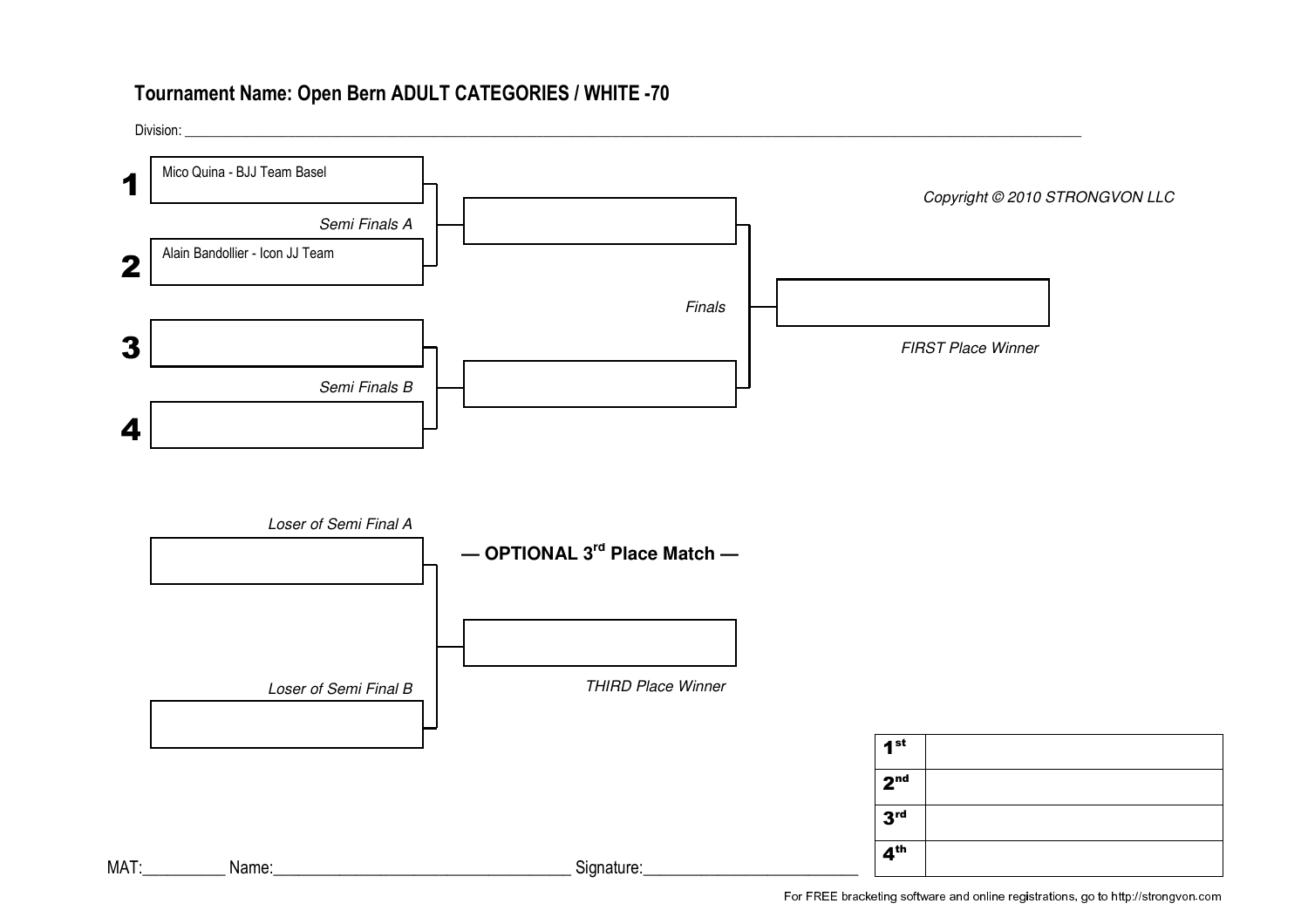

4th

MAT:\_\_\_\_\_\_\_\_\_\_ Name:\_\_\_\_\_\_\_\_\_\_\_\_\_\_\_\_\_\_\_\_\_\_\_\_\_\_\_\_\_\_\_\_\_\_\_\_ Signature:\_\_\_\_\_\_\_\_\_\_\_\_\_\_\_\_\_\_\_\_\_\_\_\_\_\_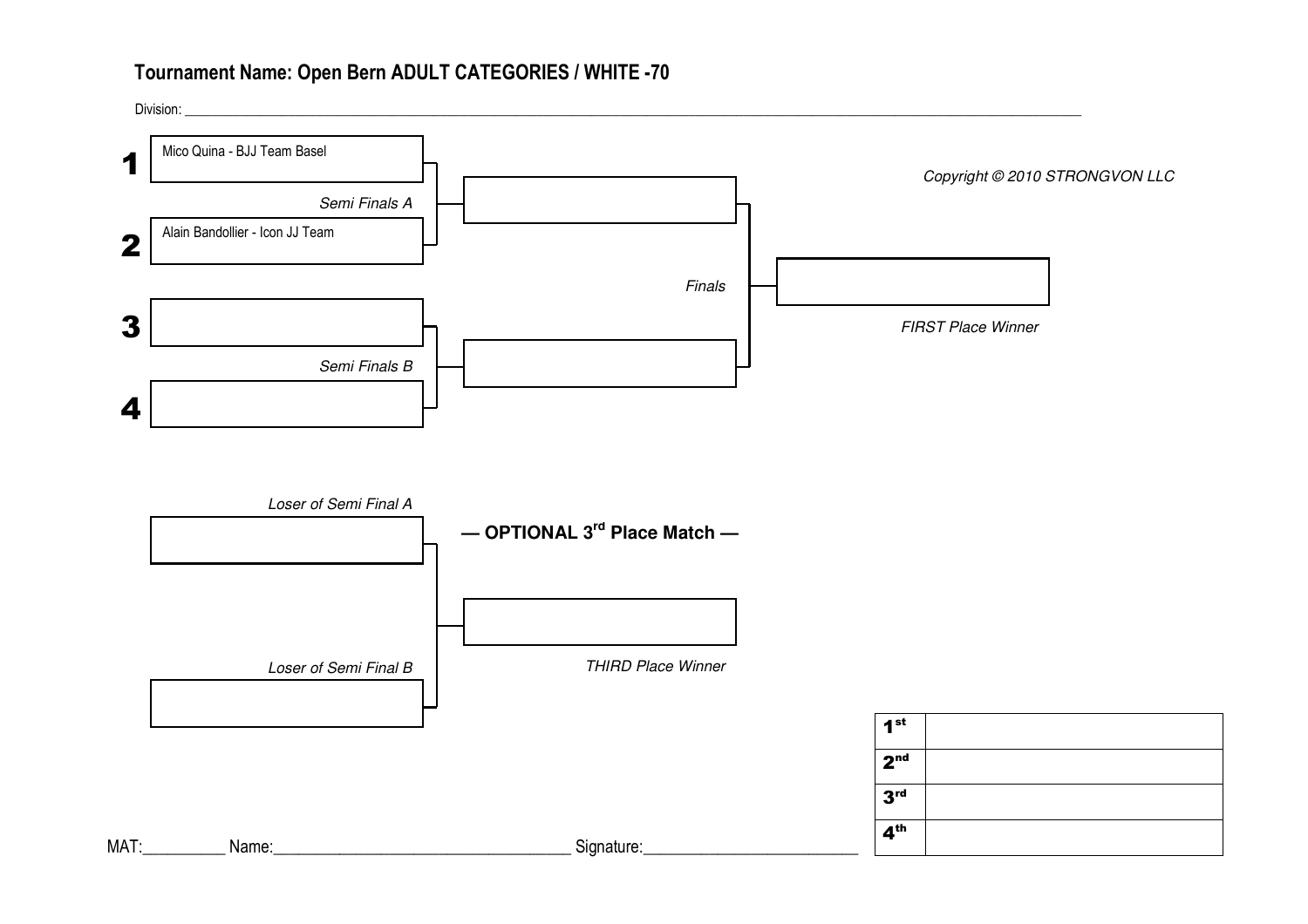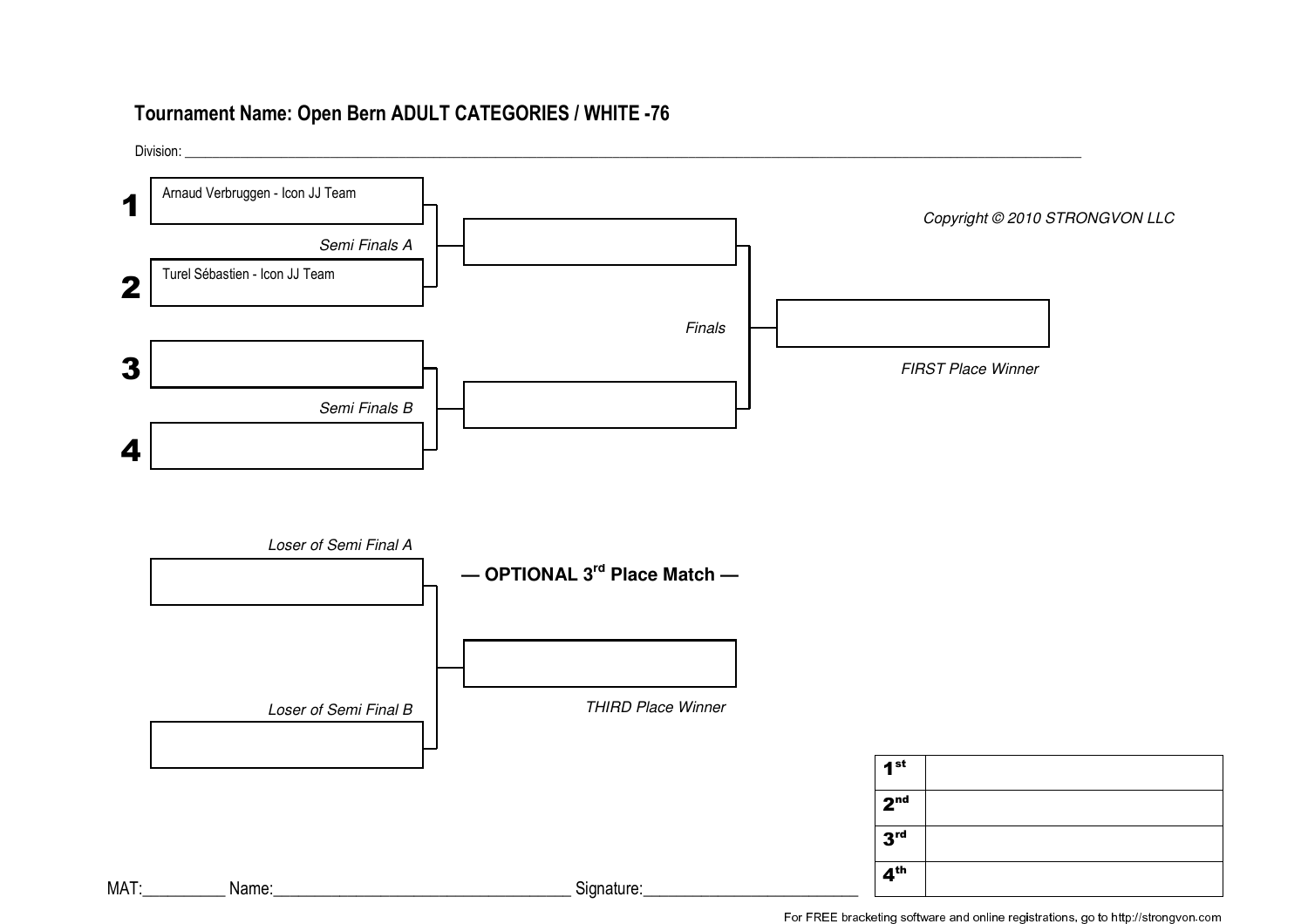Semi Finals A Semi Finals B Division: \_\_\_\_\_\_\_\_\_\_\_\_\_\_\_\_\_\_\_\_\_\_\_\_\_\_\_\_\_\_\_\_\_\_\_\_\_\_\_\_\_\_\_\_\_\_\_\_\_\_\_\_\_\_\_\_\_\_\_\_\_\_\_\_\_\_\_\_\_\_\_\_\_\_\_\_\_\_\_\_\_\_\_\_\_\_\_\_\_\_\_\_\_\_\_\_\_\_\_\_\_\_\_\_\_\_\_\_\_\_\_\_\_\_\_\_\_\_\_\_\_\_\_\_\_\_\_\_\_\_Deniz Kaymak - BJJ Team Basel Marco Acosta - Icon JJ TeamFabio Pereira - Nova Uniao EuropeLaurenz Zaech - Frota Team Nogueira1234Copyright © 2010 STRONGVON LLC1st 2nd 3rd 4th Loser of Semi Final C Loser of Semi Final C Pesic Adrijan - Athletic Fight Team Camara Oumar - Icon JJ Team THIRD Place Winner Finals FIRST Place Winner 56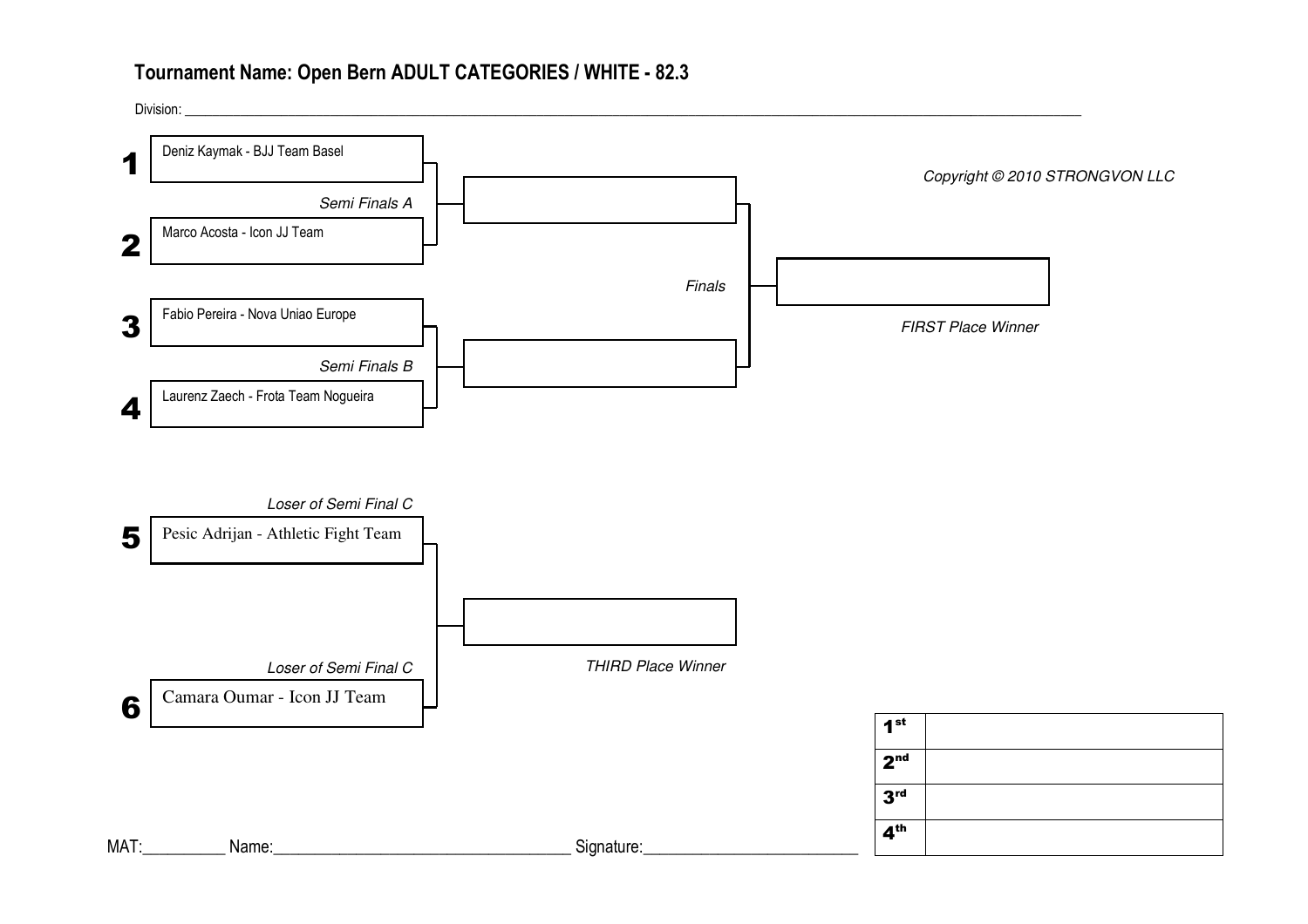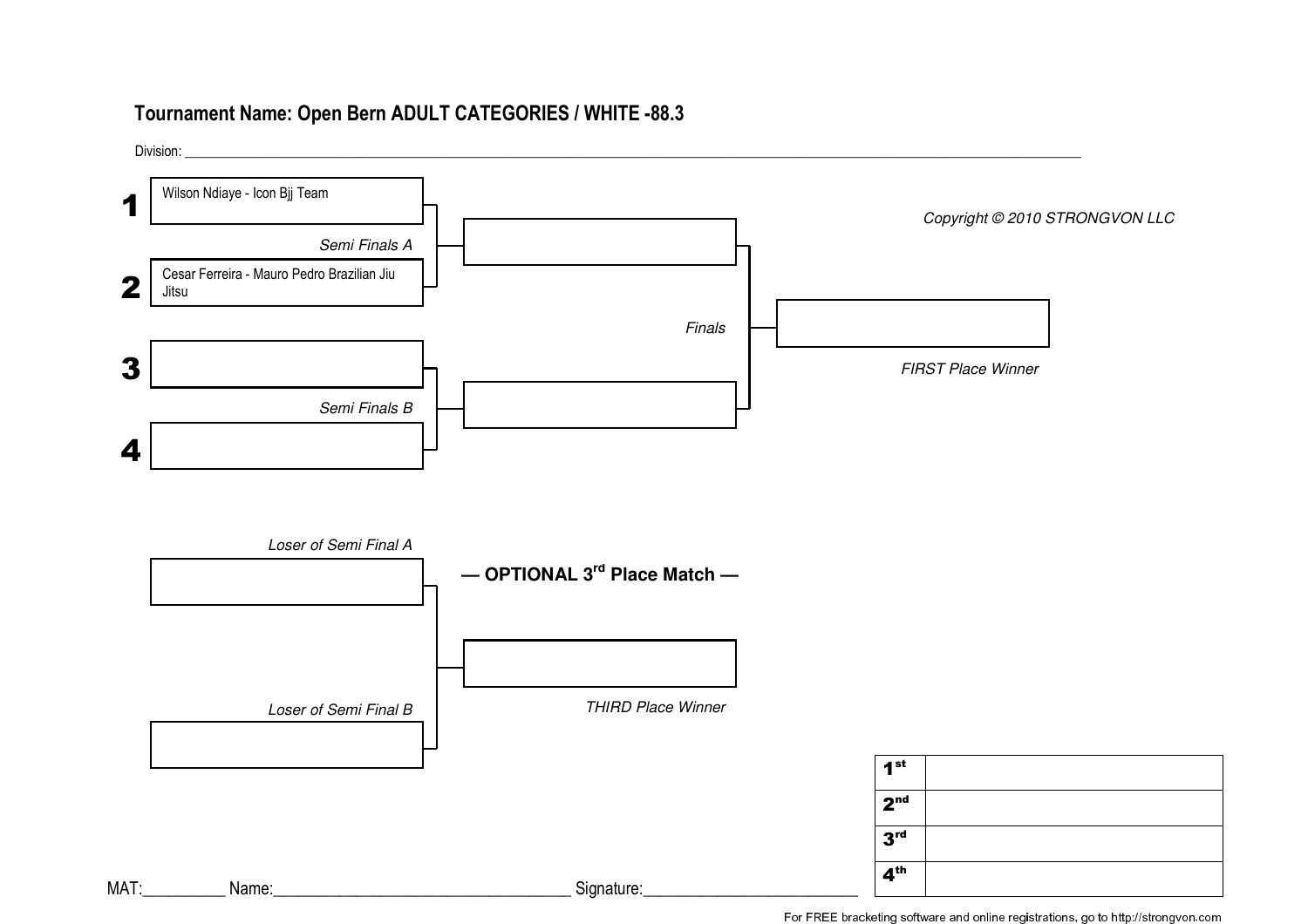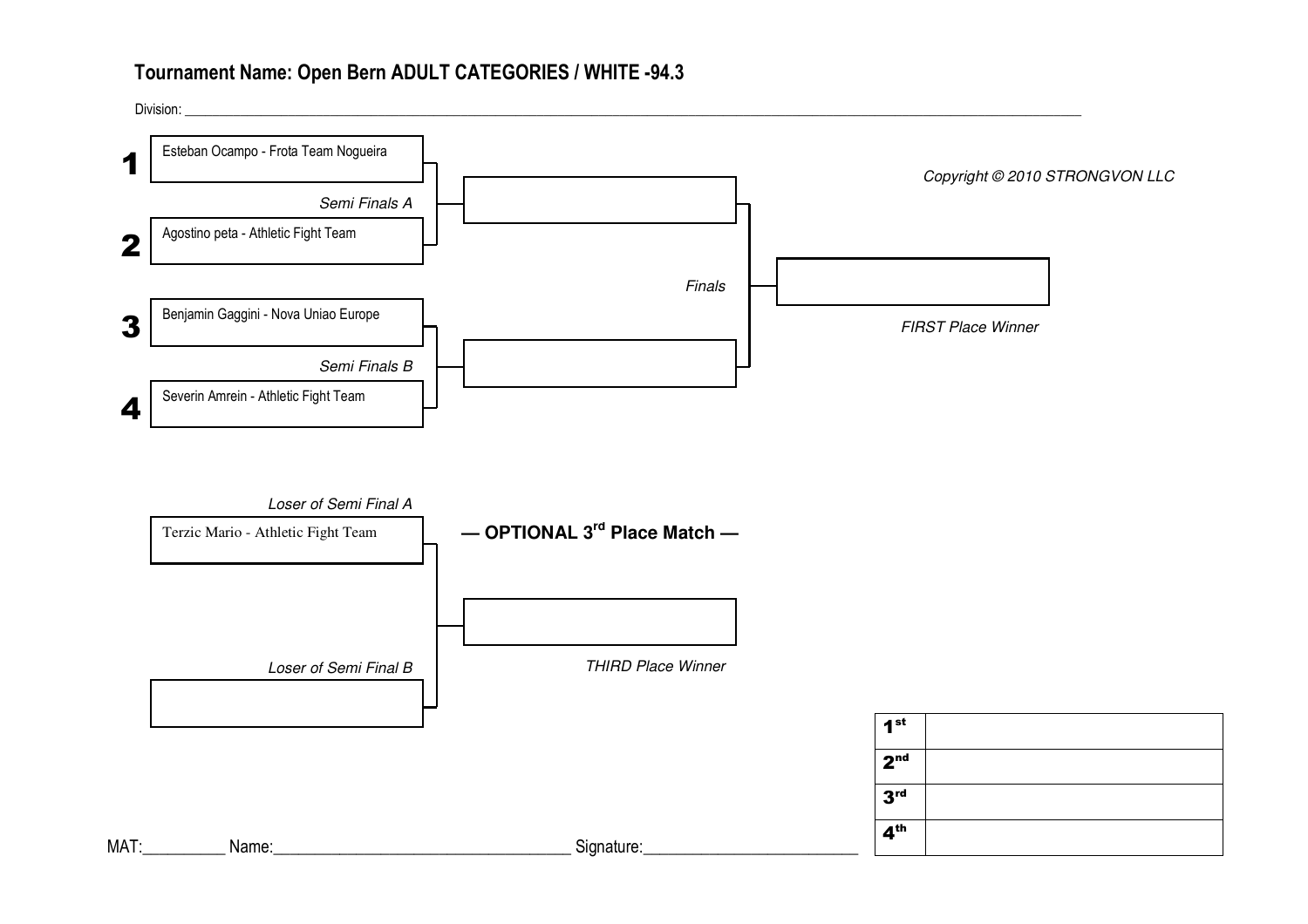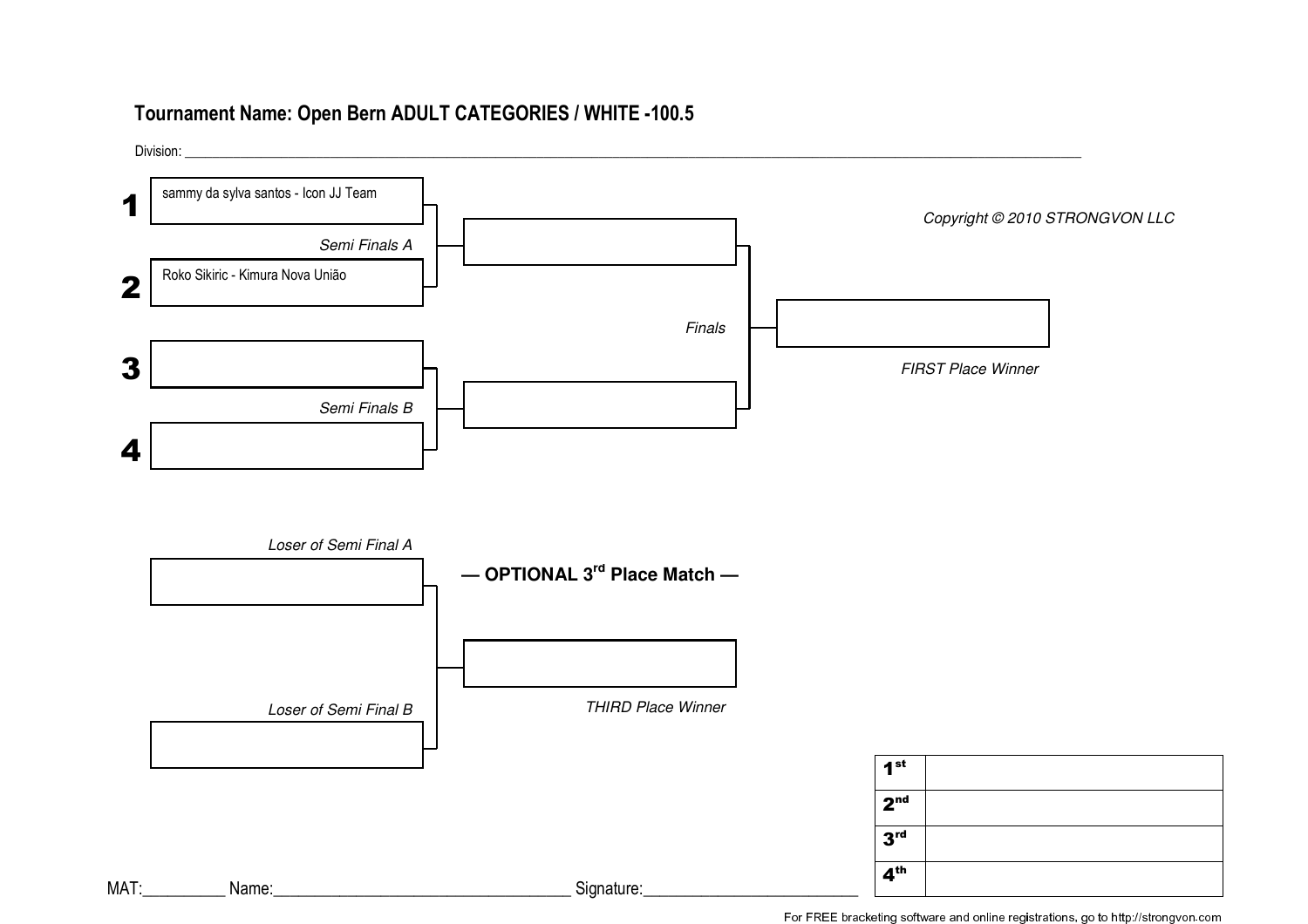

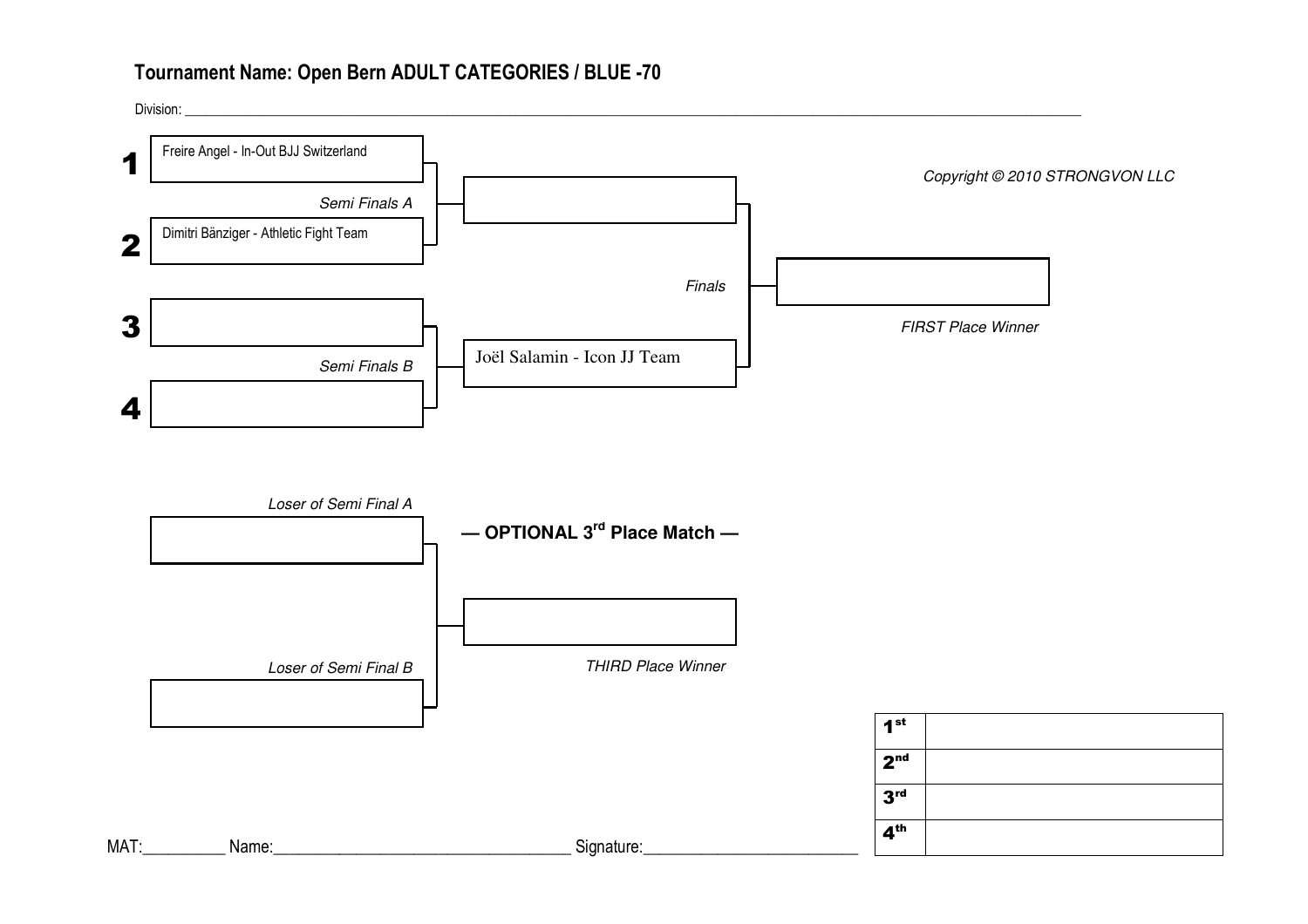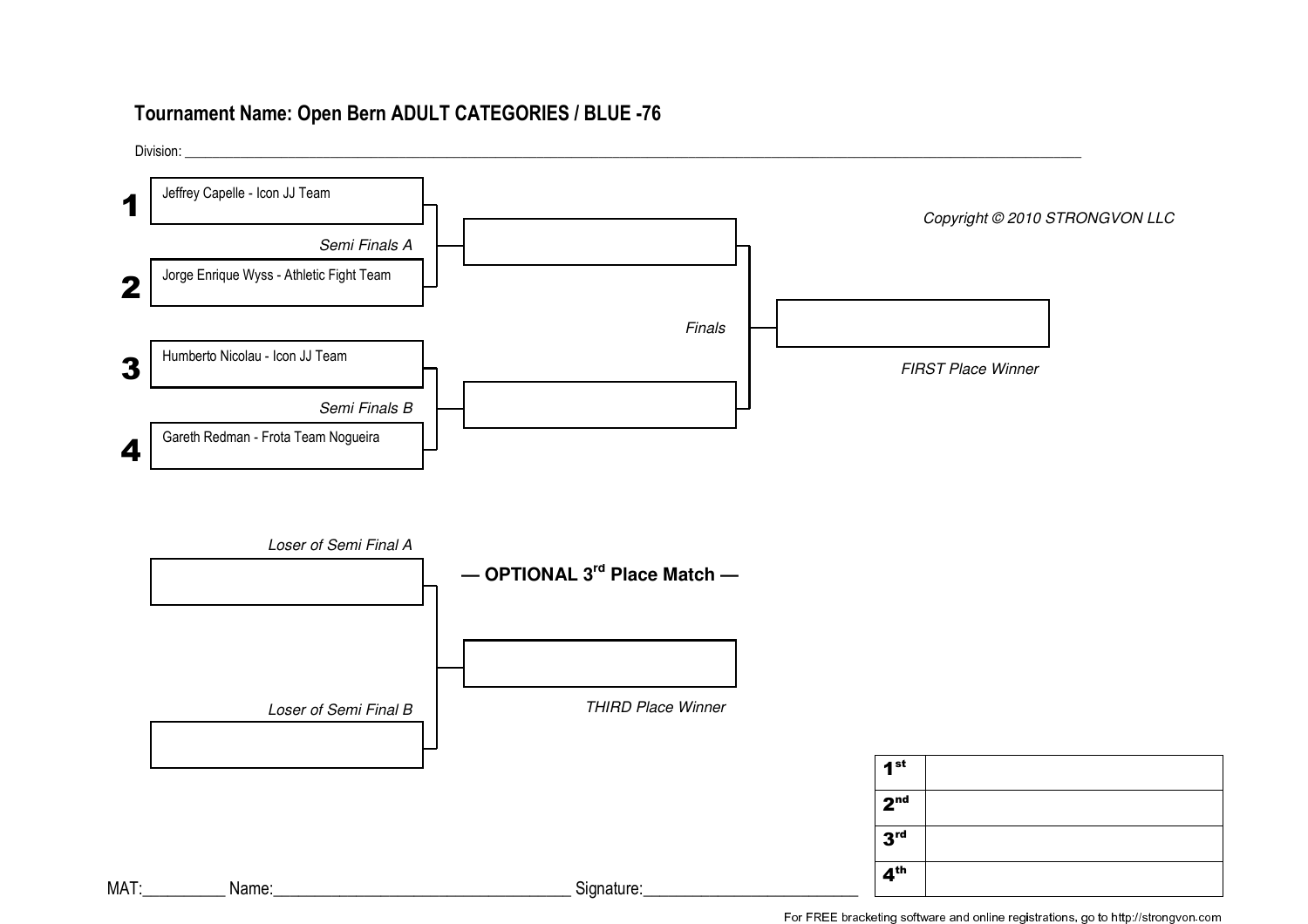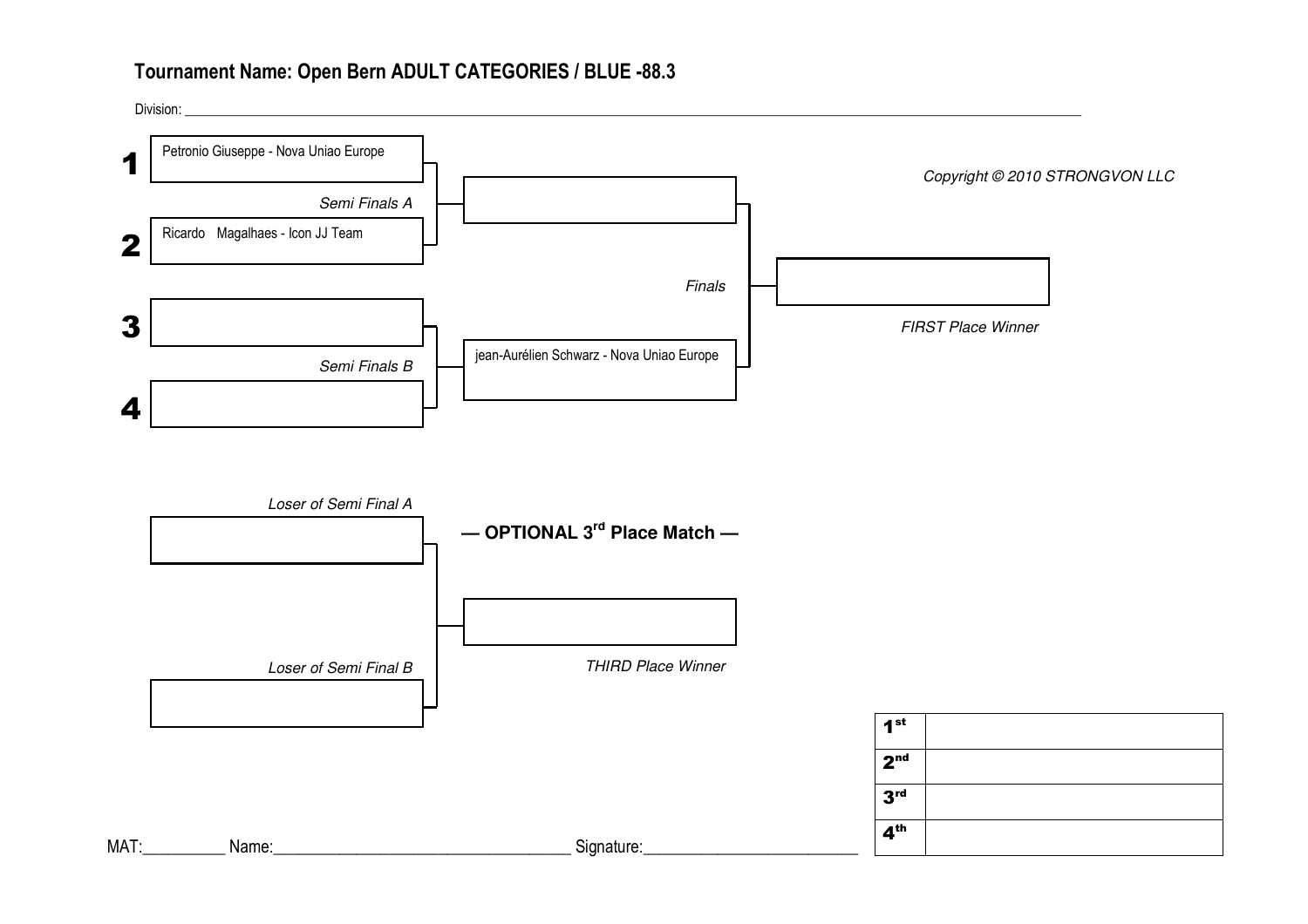# **Tournament Name: Open Bern ADULT CATEGORIES / PURPLE -82.3**

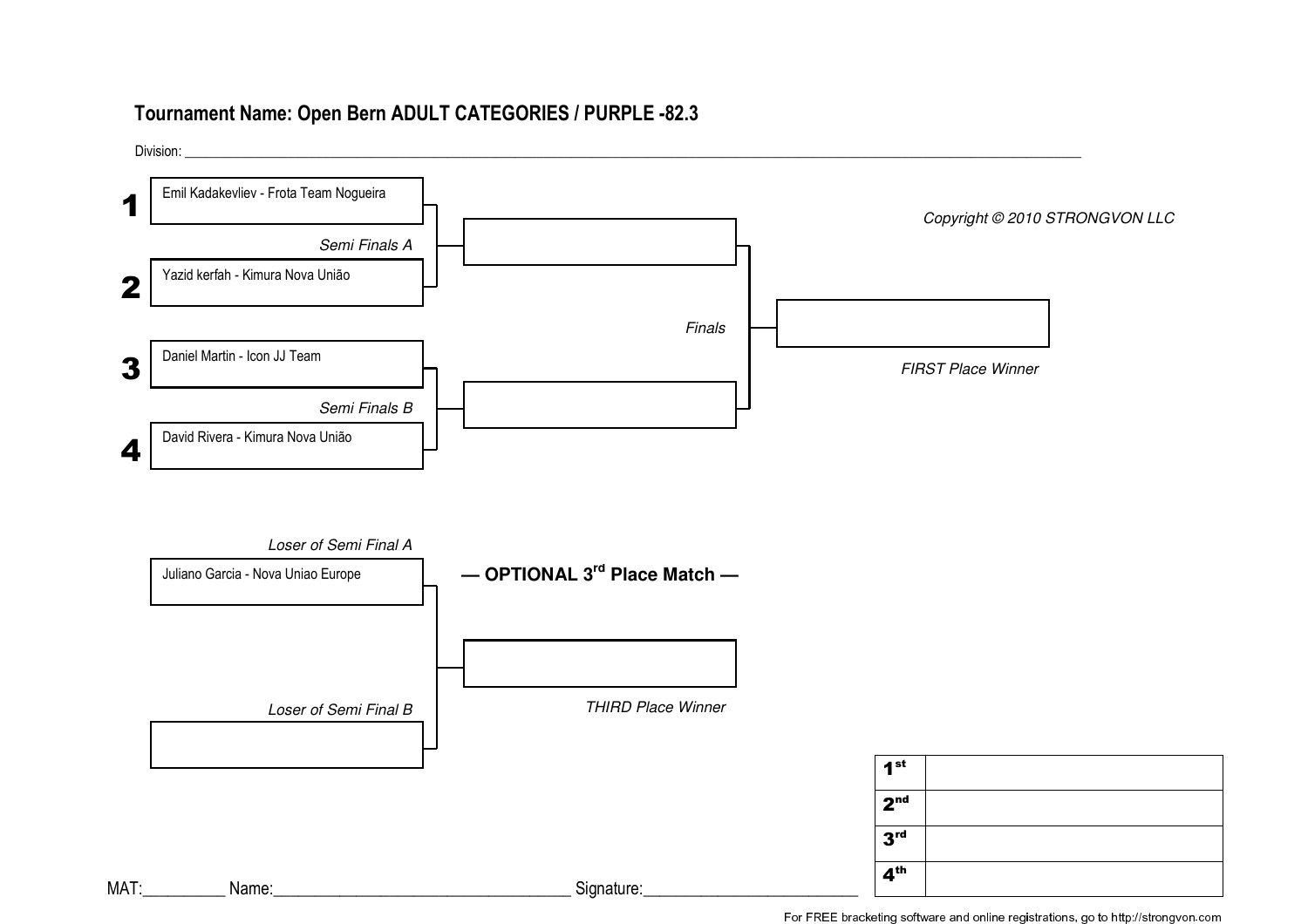# **Tournament Name: Open Bern ADULT CATEGORIES / PURPLE -94.3**

MAT:\_\_\_\_\_\_\_\_\_\_ Name:\_\_\_\_\_\_\_\_\_\_\_\_\_\_\_\_\_\_\_\_\_\_\_\_\_\_\_\_\_\_\_\_\_\_\_\_ Signature:\_\_\_\_\_\_\_\_\_\_\_\_\_\_\_\_\_\_\_\_\_\_\_\_\_\_

Semi Finals A Semi Finals B Division: \_\_\_\_\_\_\_\_\_\_\_\_\_\_\_\_\_\_\_\_\_\_\_\_\_\_\_\_\_\_\_\_\_\_\_\_\_\_\_\_\_\_\_\_\_\_\_\_\_\_\_\_\_\_\_\_\_\_\_\_\_\_\_\_\_\_\_\_\_\_\_\_\_\_\_\_\_\_\_\_\_\_\_\_\_\_\_\_\_\_\_\_\_\_\_\_\_\_\_\_\_\_\_\_\_\_\_\_\_\_\_\_\_\_\_\_\_\_\_\_\_\_\_\_\_\_\_\_\_\_**Matheus Santos silveira - Nova Uniao**<br>**1** Europe Europe 234Copyright © 2010 STRONGVON LLC1st 2nd 3rd 4th **— OPTIONAL 3rd Place Match —** Loser of Semi Final B Loser of Semi Final A THIRD Place Winner Finals FIRST Place Winner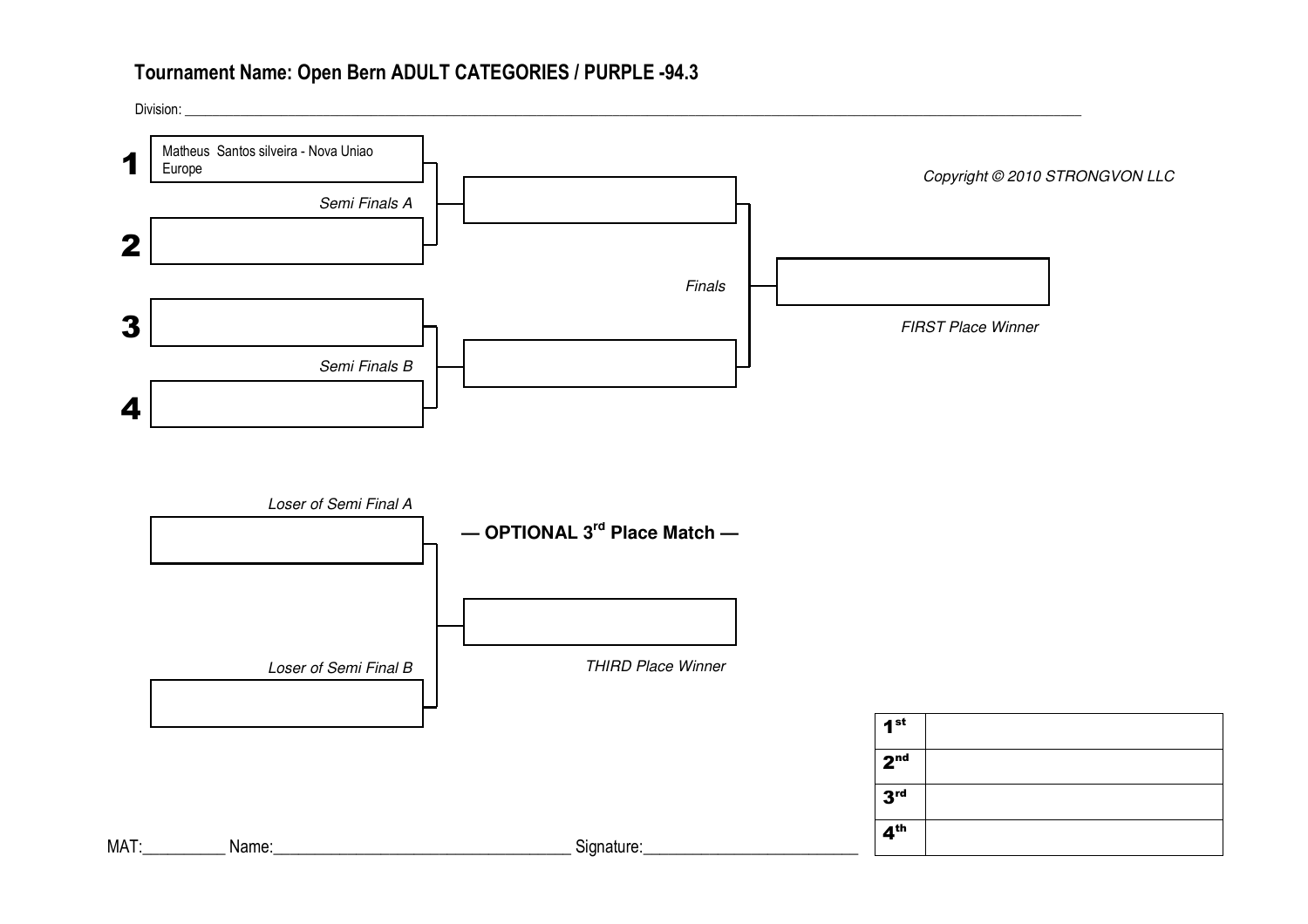### **Tournament Name: Open Bern ADULT CATEGORIES / BROWN/BLACK -82.3**

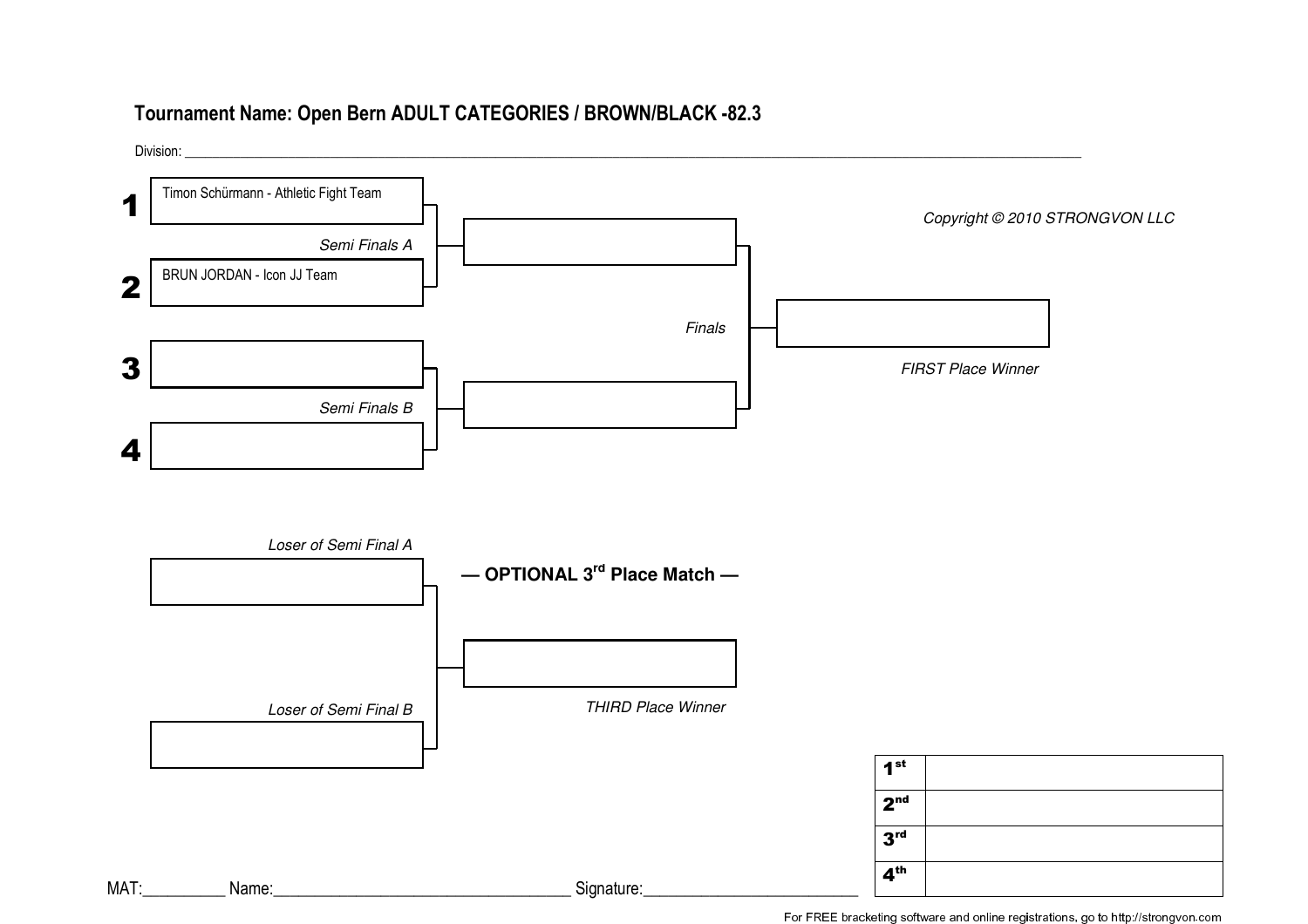# **Tournament Name: Open Bern MASTER CLASSES/ WHITE -70**

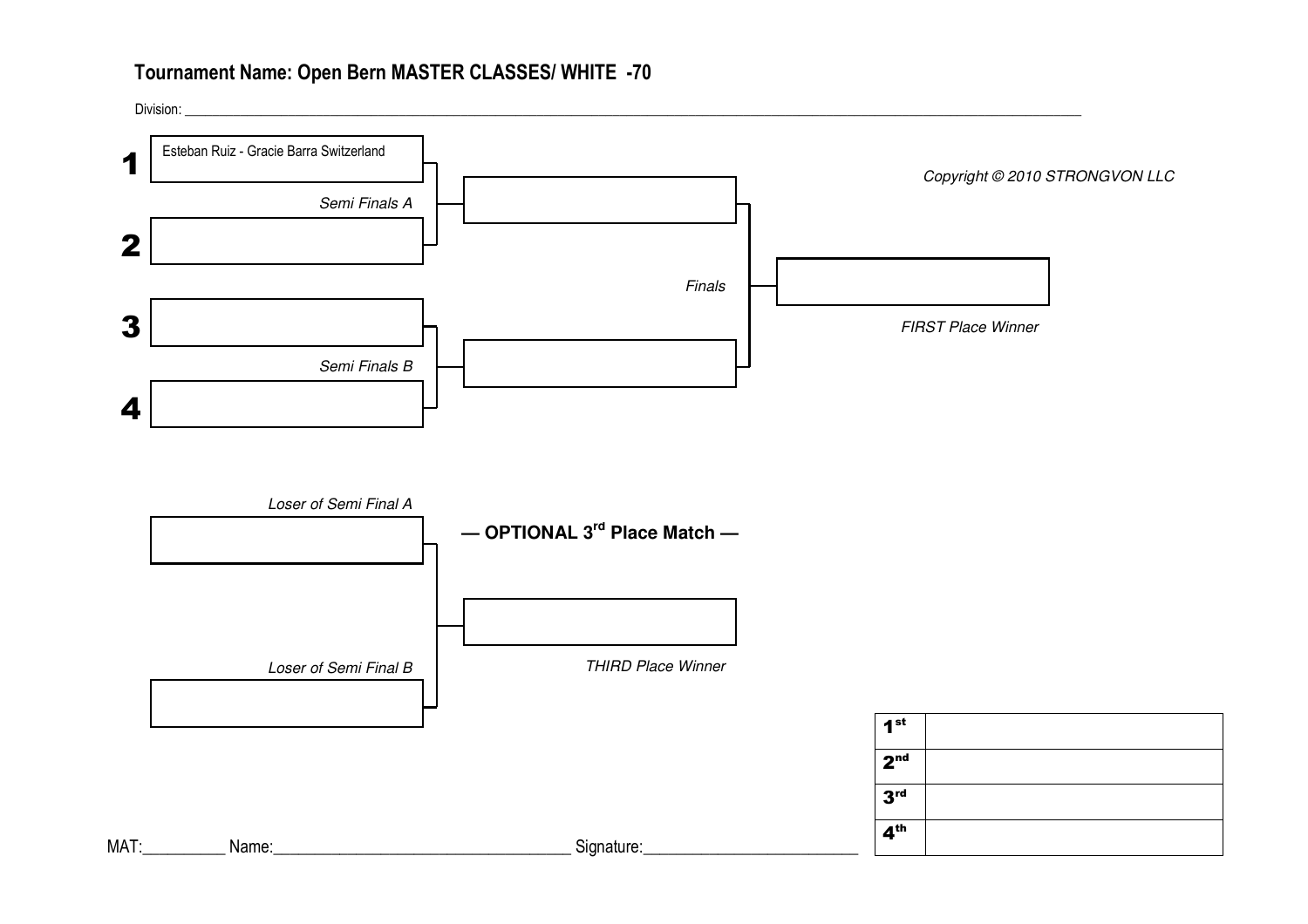### **Tournament Name: Open Bern MASTER CLASSES/ WHITE -82.3**

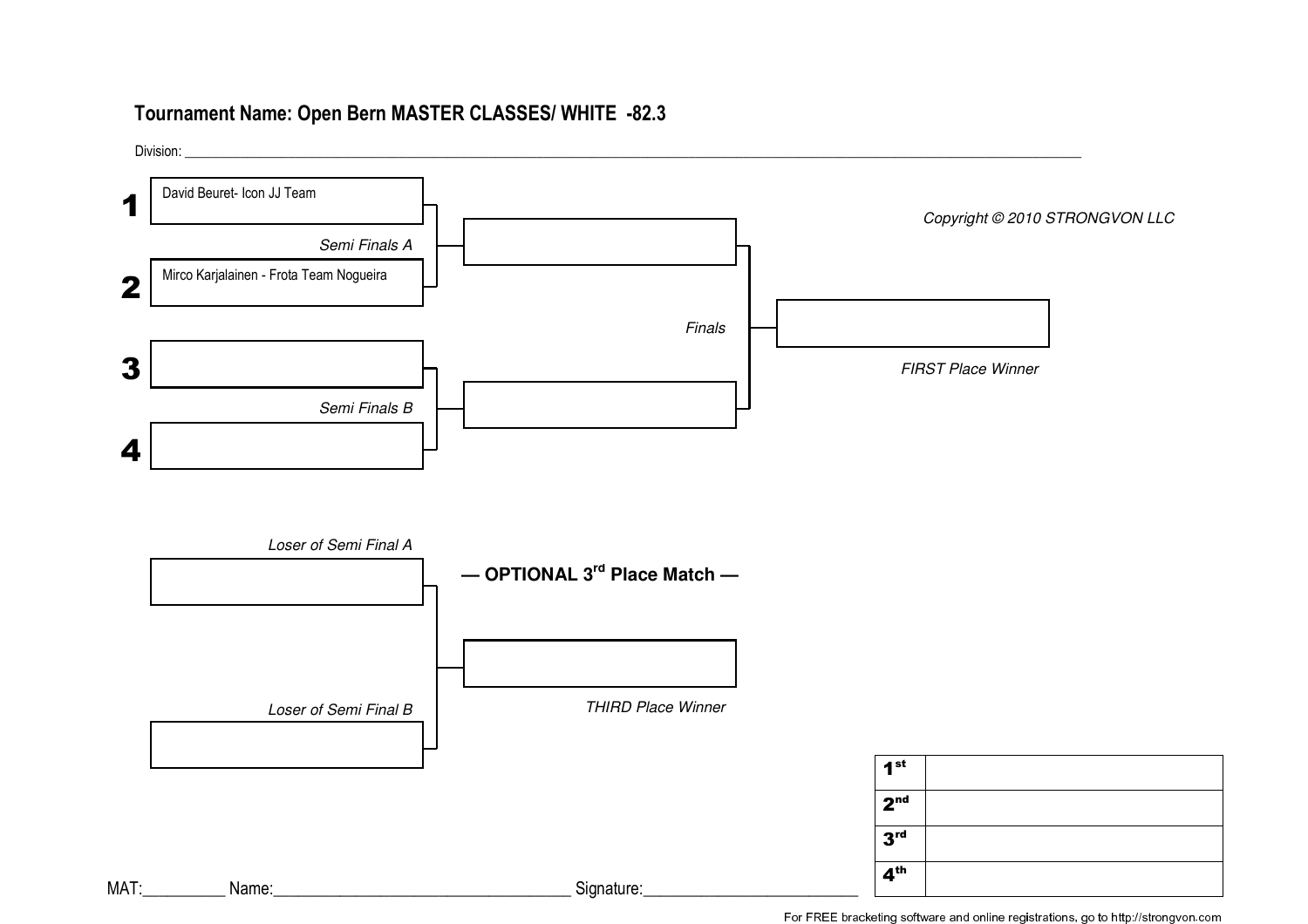## **Tournament Name: Open Bern MASTER CLASSES/ WHITE +94.3**

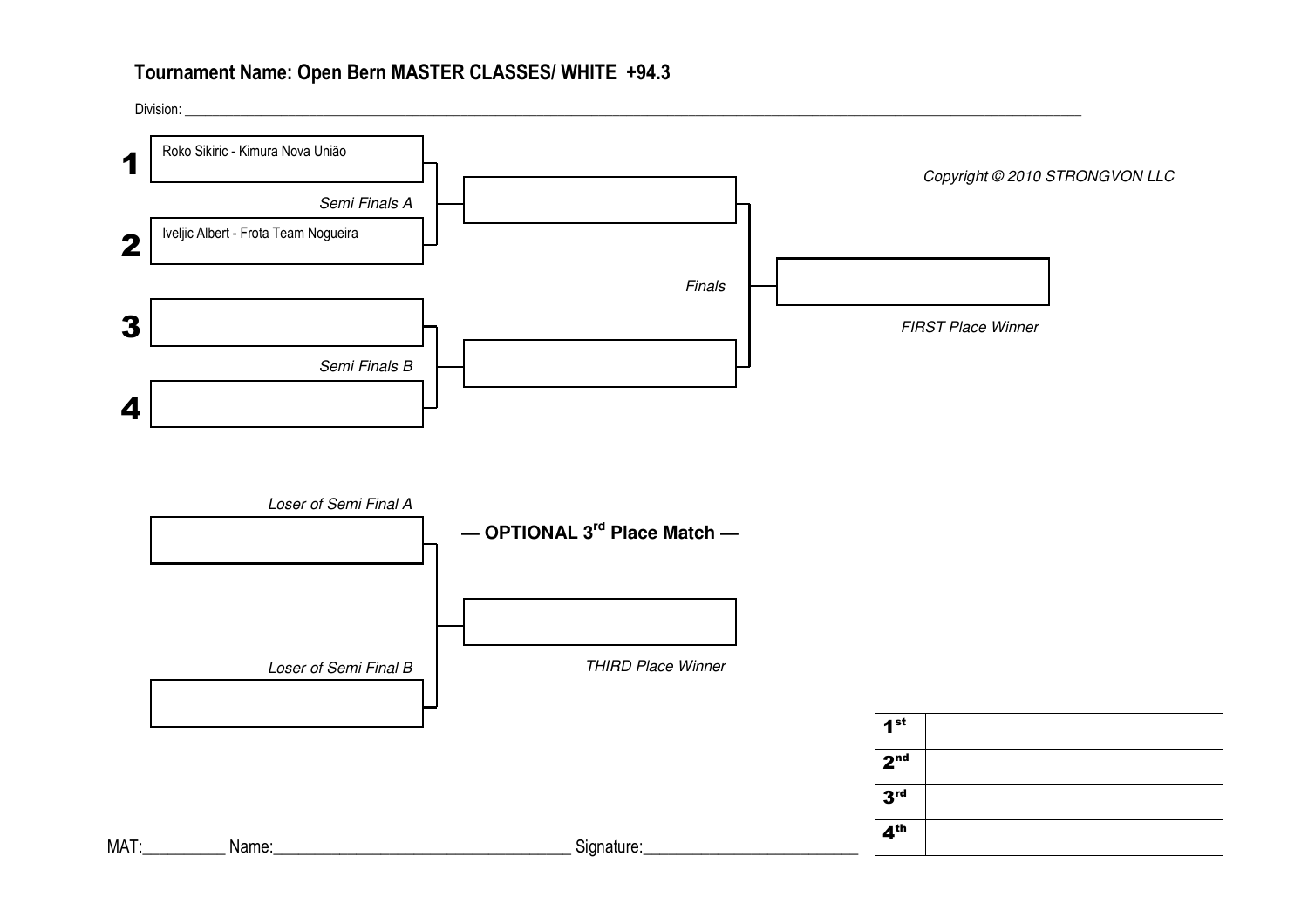### **Tournament Name: Open Bern MASTER CLASSES/ BLUE -82.3**

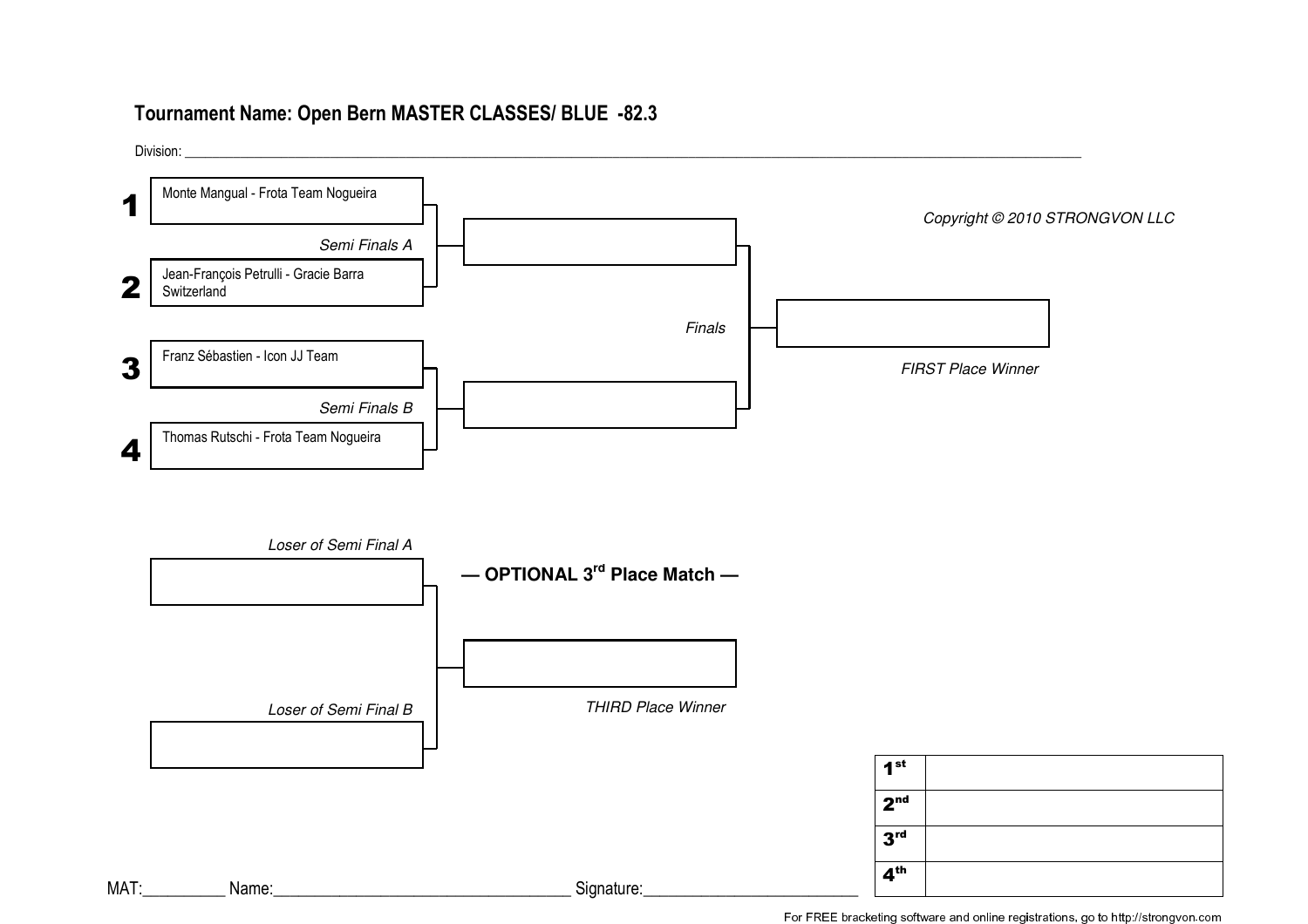## **Tournament Name: Open Bern MASTER CLASSES/ PURPLE -70**

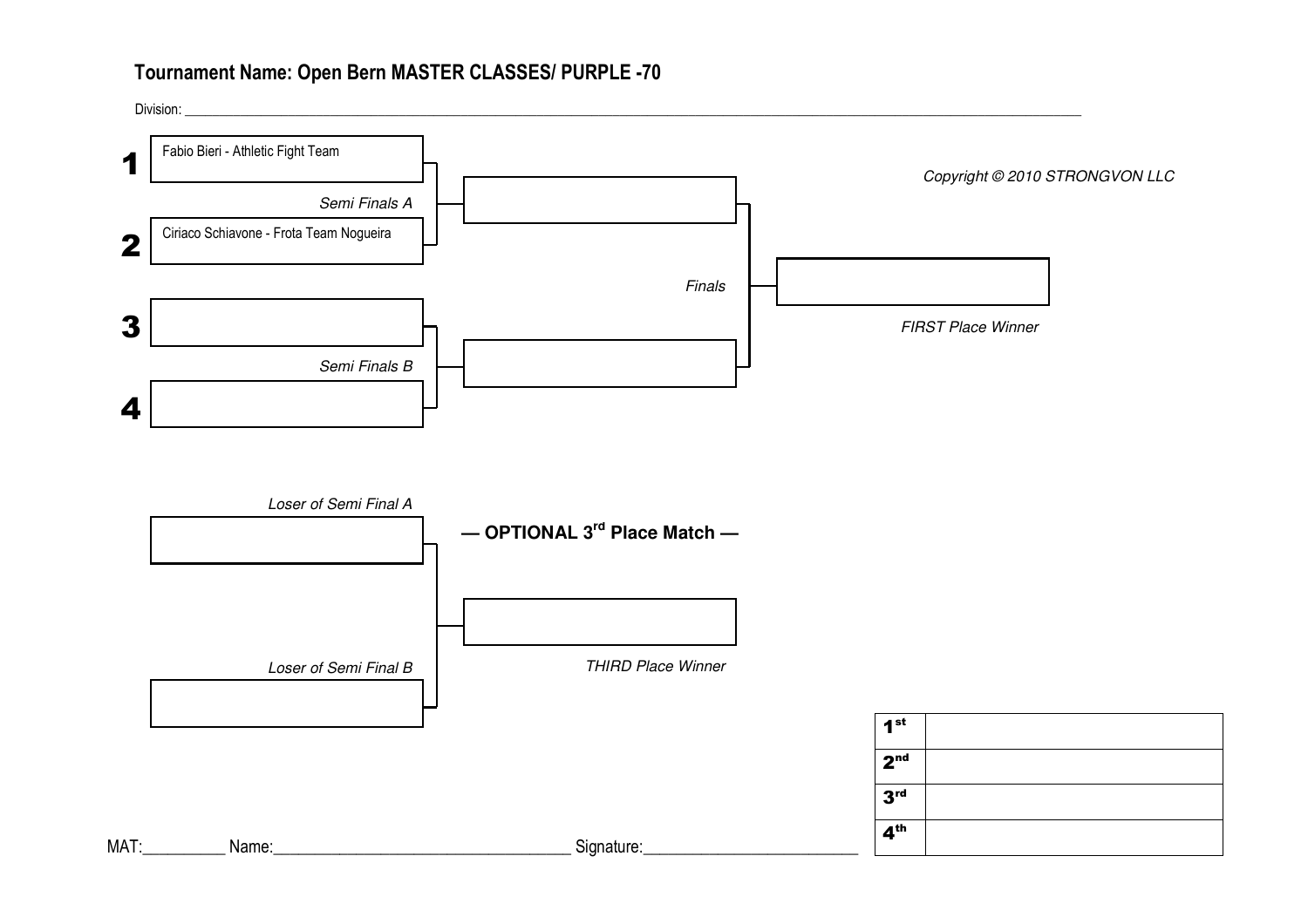### **Tournament Name: Open Bern MASTER CLASSES/ PURPLE -76**

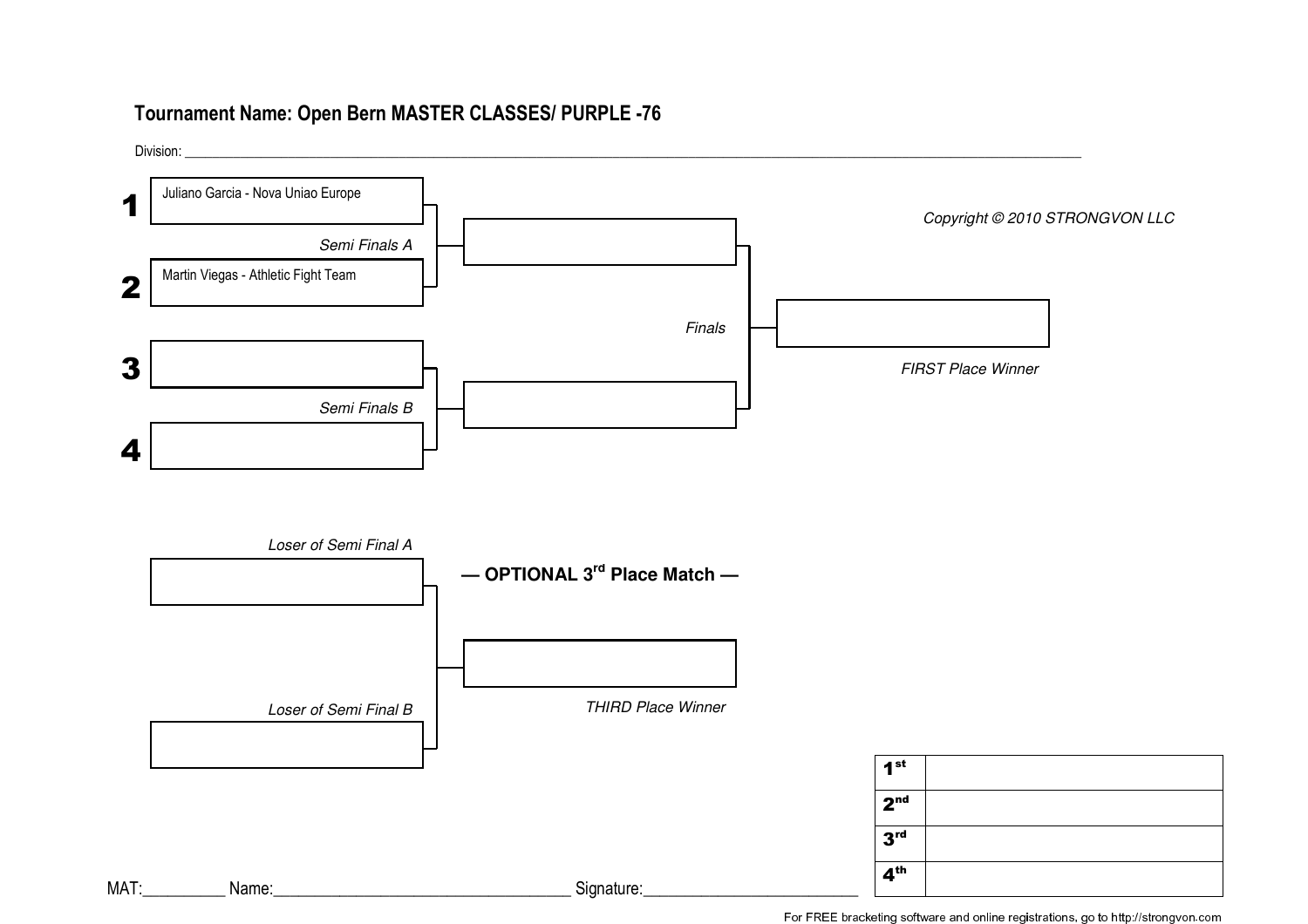## **Tournament Name: Open Bern WOMAM/ WHITE -58.5**

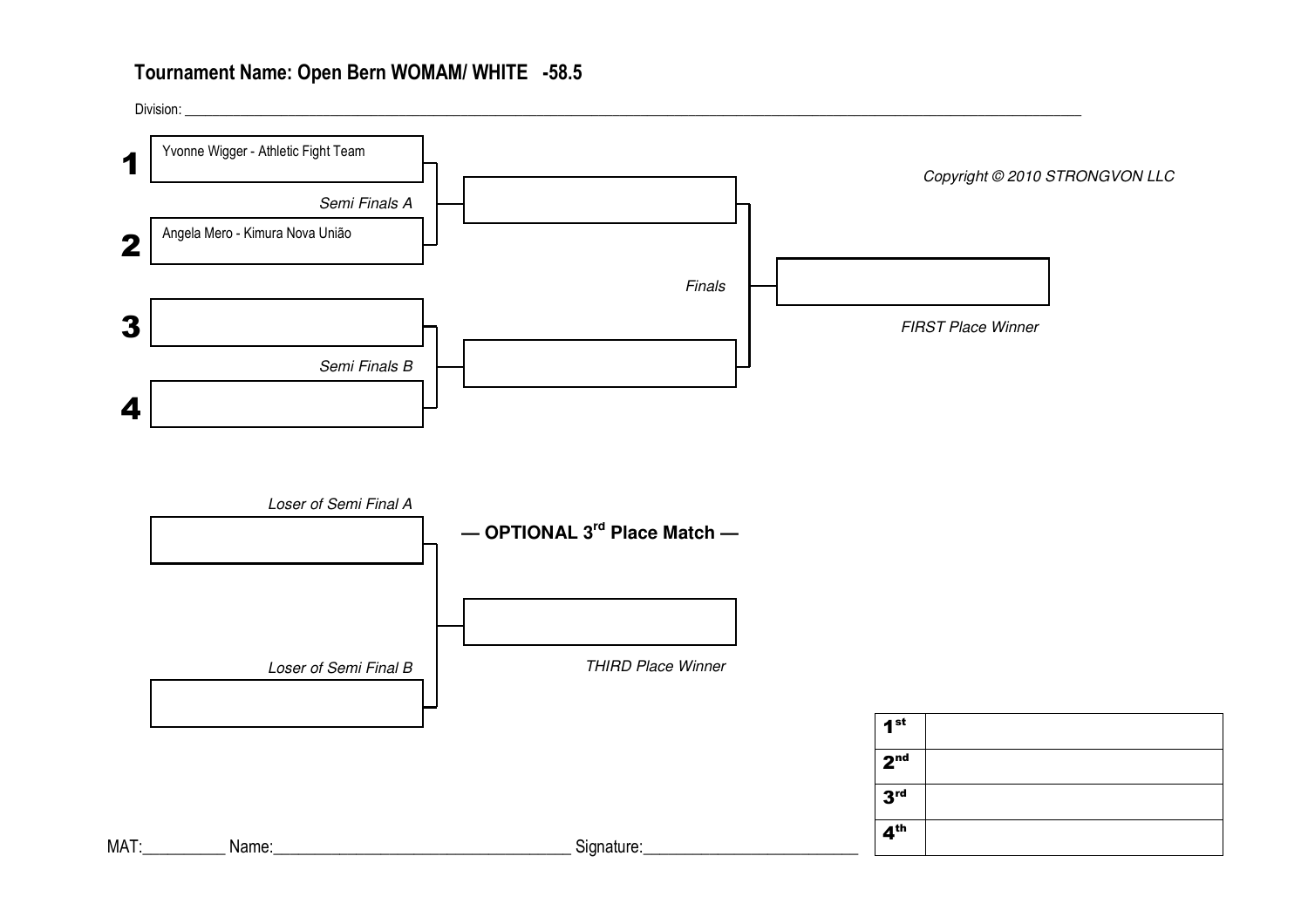## **Tournament Name: Open Bern WOMAM/ WHITE -64**

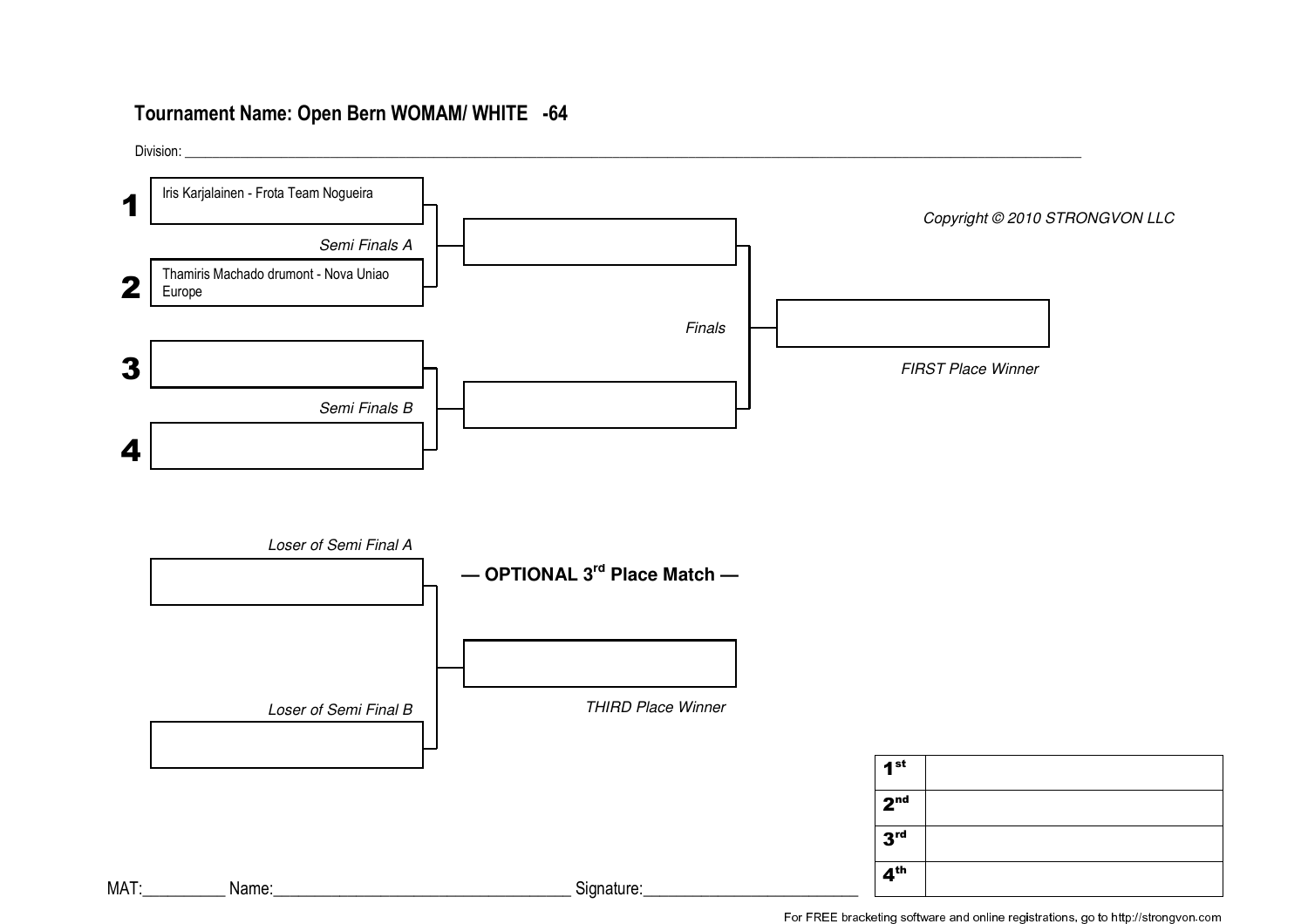# **Tournament Name: Open Bern WOMAM/ WHITE +64**

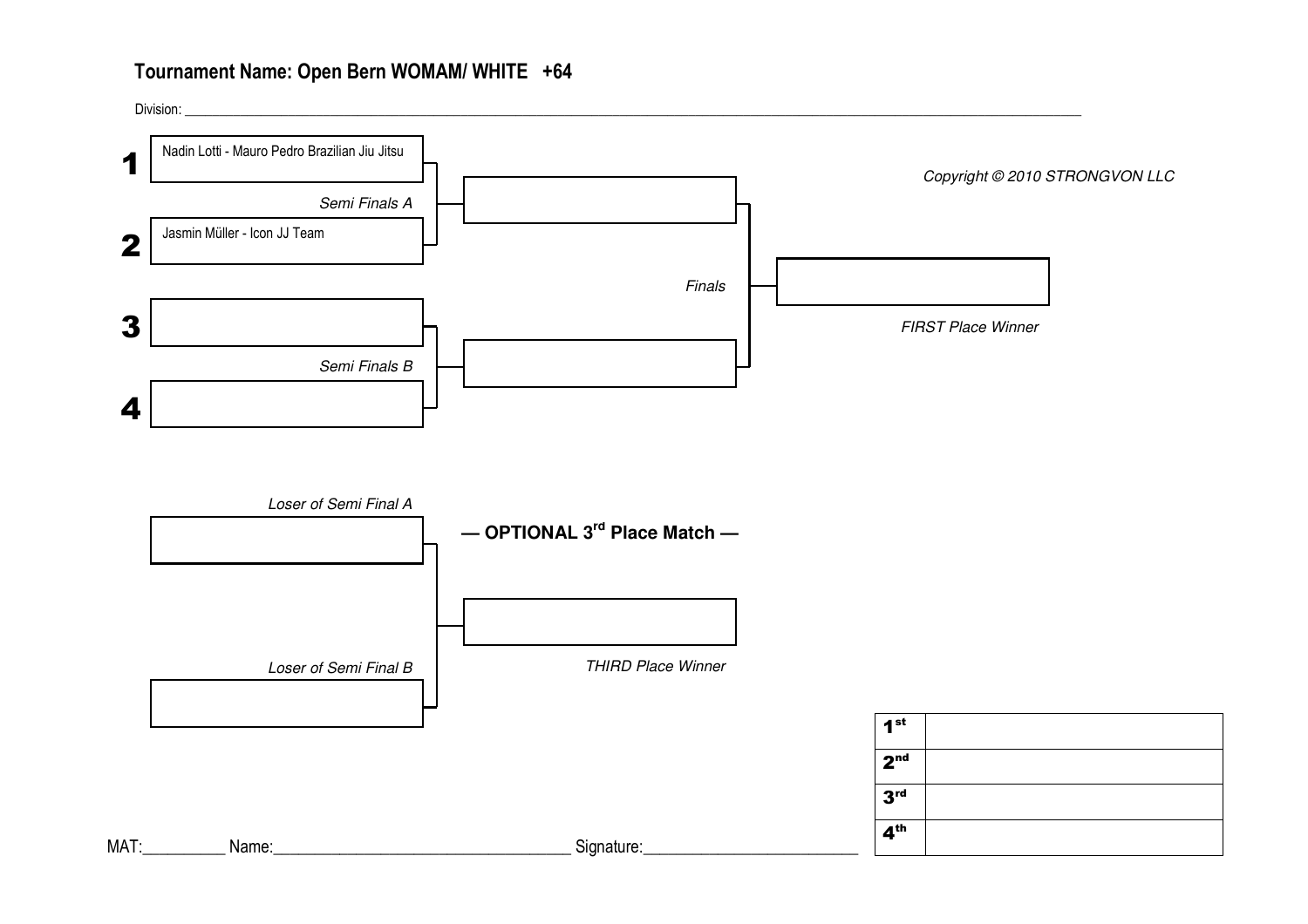#### **Tournament Name: Open Bern JUNIORS/ WHITE -64**

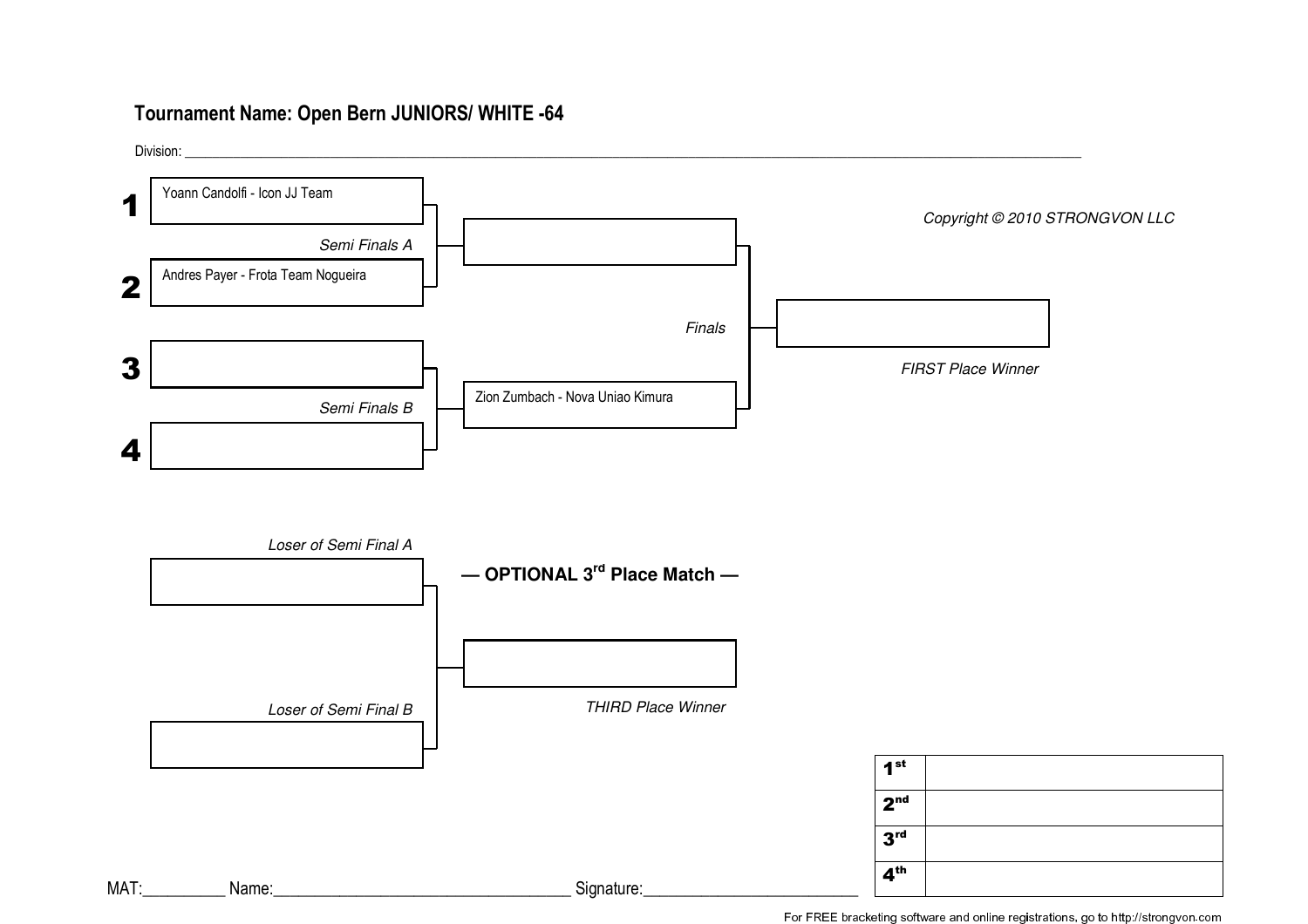# **Tournament Name: Open Bern JUNIORS/ WHITE -74**

Division: \_\_\_\_\_\_\_\_\_\_\_\_\_\_\_\_\_\_\_\_\_\_\_\_\_\_\_\_\_\_\_\_\_\_\_\_\_\_\_\_\_\_\_\_\_\_\_\_\_\_\_\_\_\_\_\_\_\_\_\_\_\_\_\_\_\_\_\_\_\_\_\_\_\_\_\_\_\_\_\_\_\_\_\_\_\_\_\_\_\_\_\_\_\_\_\_\_\_\_\_\_\_\_\_\_\_\_\_\_\_\_\_\_\_\_\_\_\_\_\_\_\_\_\_\_\_\_\_\_\_

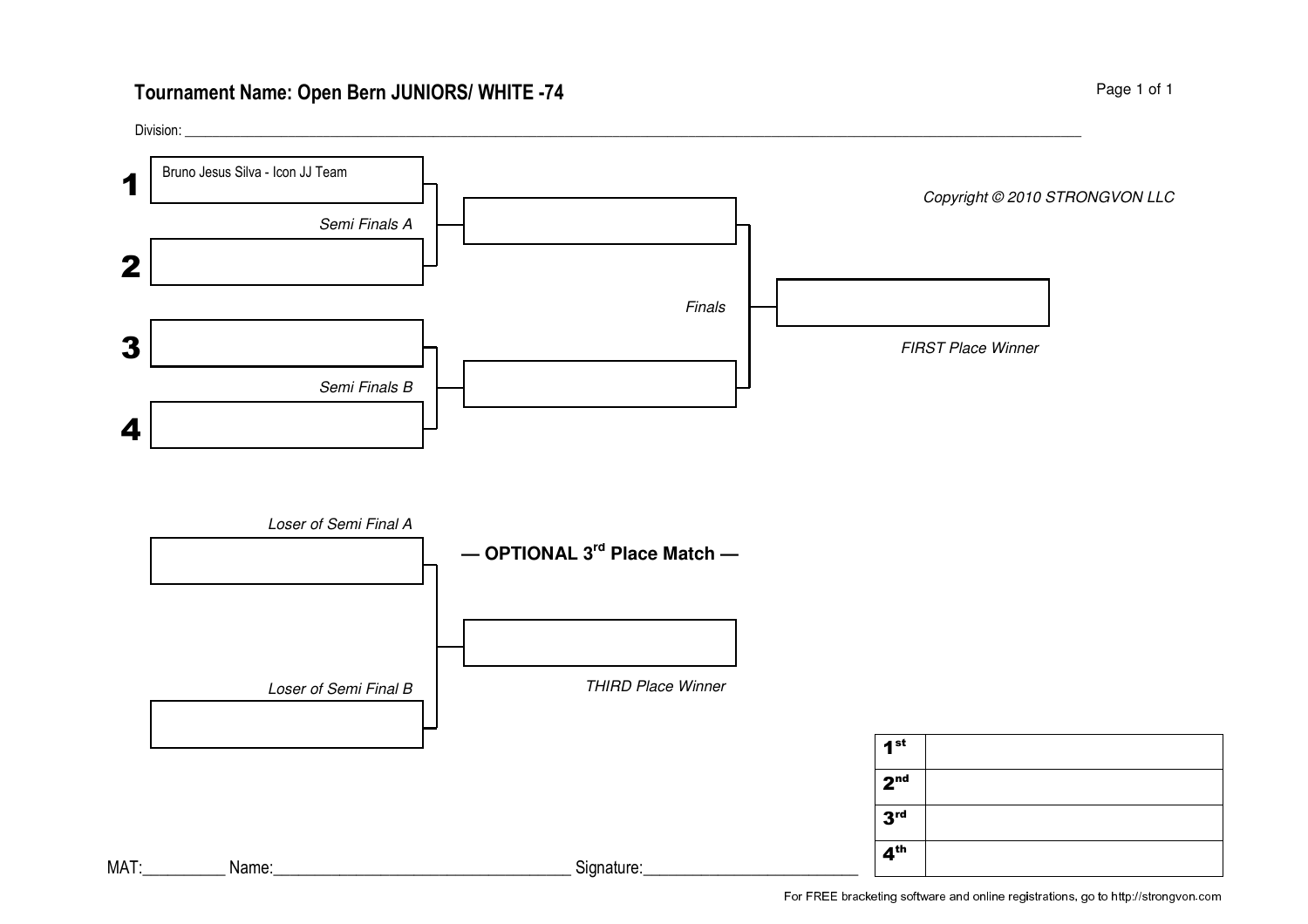# **Tournament Name: Open Bern JUNIORS/ WHITE +74**

Division: \_\_\_\_\_\_\_\_\_\_\_\_\_\_\_\_\_\_\_\_\_\_\_\_\_\_\_\_\_\_\_\_\_\_\_\_\_\_\_\_\_\_\_\_\_\_\_\_\_\_\_\_\_\_\_\_\_\_\_\_\_\_\_\_\_\_\_\_\_\_\_\_\_\_\_\_\_\_\_\_\_\_\_\_\_\_\_\_\_\_\_\_\_\_\_\_\_\_\_\_\_\_\_\_\_\_\_\_\_\_\_\_\_\_\_\_\_\_\_\_\_\_\_\_\_\_\_\_\_\_

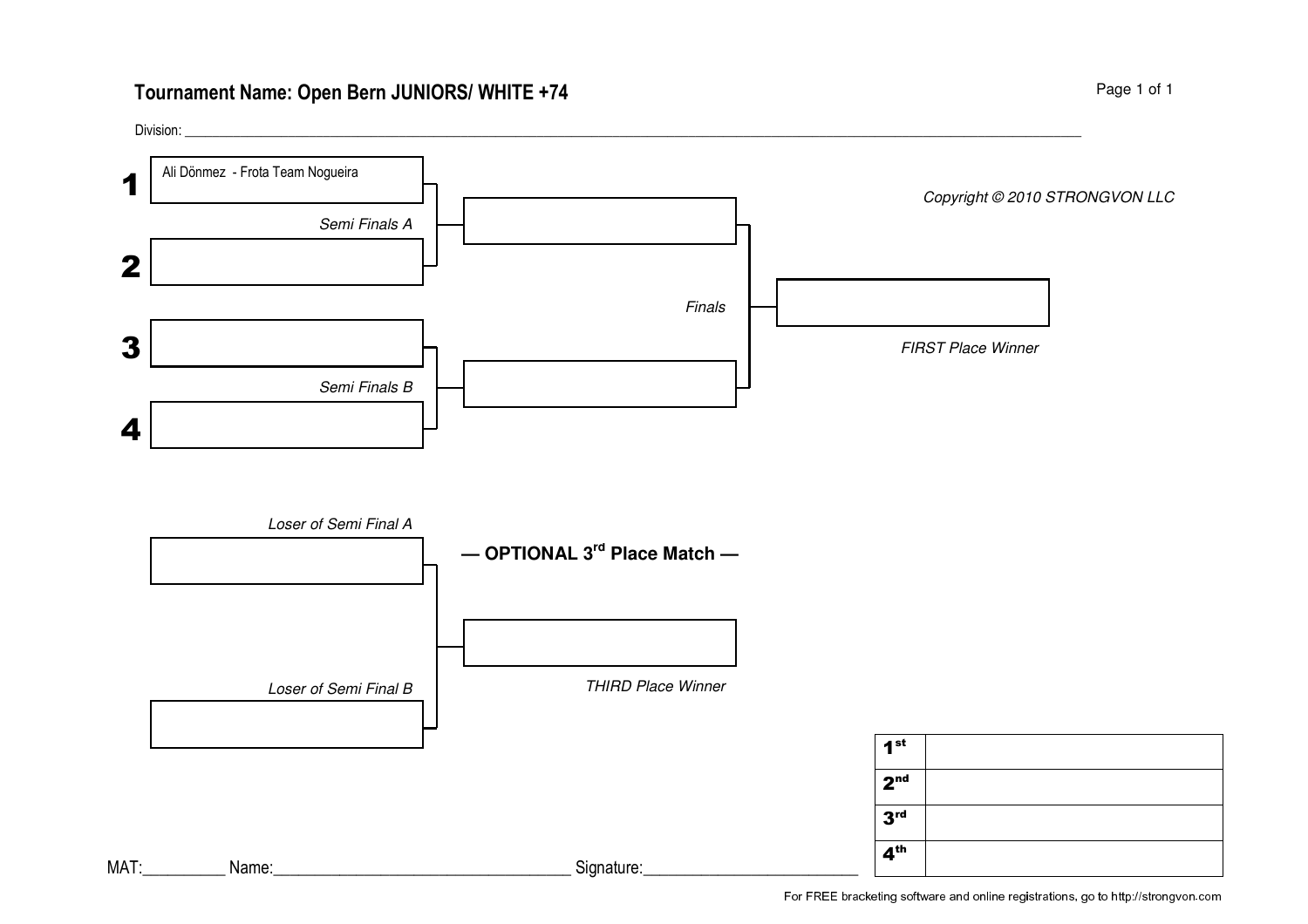## **Tournament Name: Open Bern**